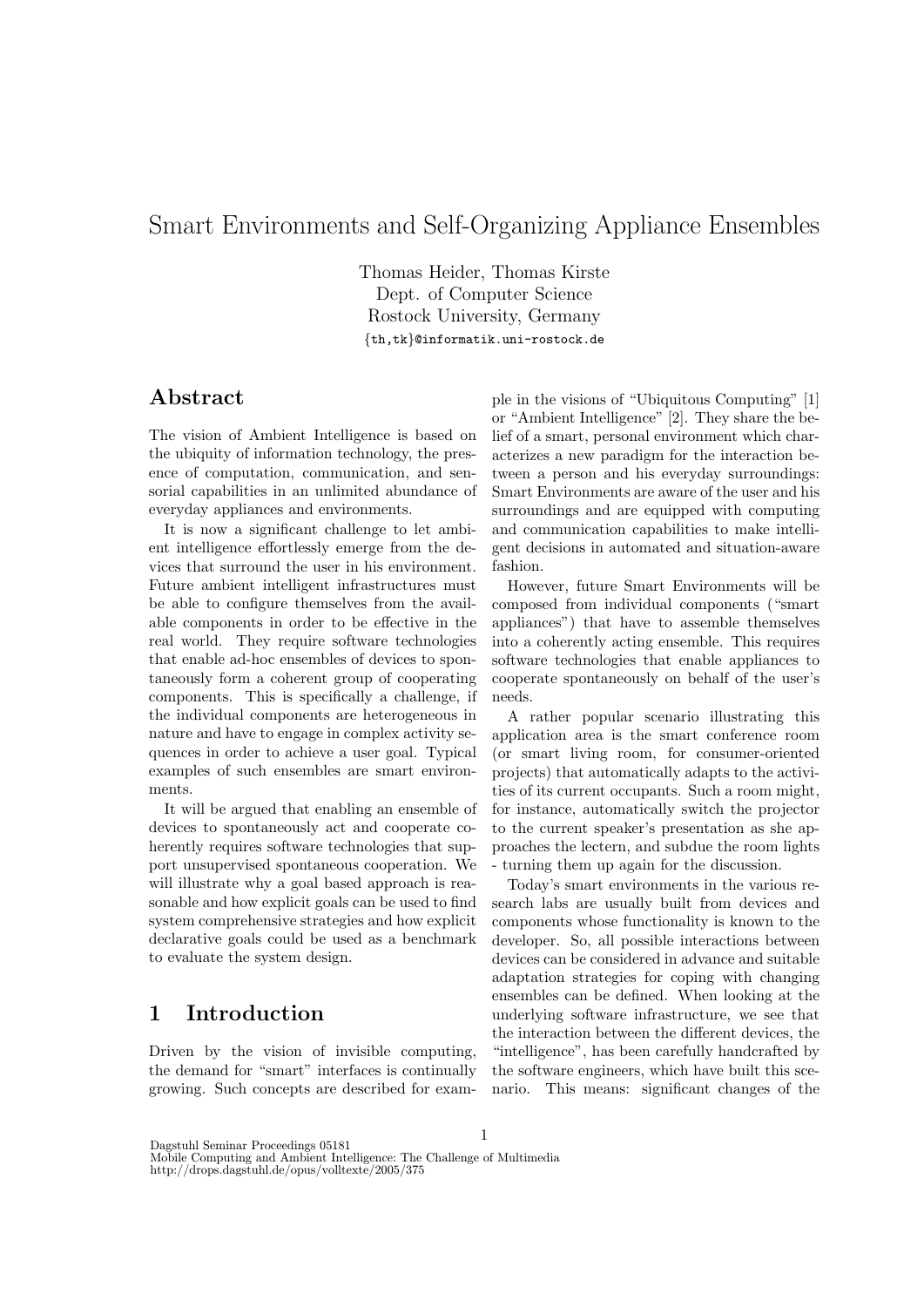Table 1: Smart Environment Projects

| Project                     | Intention Analysis      | Strategy Generation      | <b>Strategy Source</b> |
|-----------------------------|-------------------------|--------------------------|------------------------|
| MavHome, UTA                | Learning and Prediction | Learned Procedures       | Learned from User      |
| The Adaptive House, Boulder | Learning and Prediction | Learned Procedures       | Learned from User      |
| The Aware Home, GaTech      | Context Widgets; MySQL  | Rule Set (manually eng.) | System Designer        |
| Easy Living, MicroSoft      | Geometry Model          | Rule Set (manually eng.) | System Designer        |
| AIRE, MIT Oxygen            | Rule-based Programming  | Rule Set (manually eng.) | System Designer        |
| Intelligent Classroom, NWU  | Plan Recognition        | Rule Set (manually eng.) | System Designer        |

ensemble require a manual modification of the smart environment's control application.

This is obviously out of the question for real world applications, where people continuously buy new devices for embellishing their home or offices. Enabling the devices to configure themselves into a coherently acting ensemble, requires software infrastructures that allow a true selforganization of ad-hoc appliance ensembles, with the ability to afford non-trivial changes to the ensemble.

Things will become even more complicated when looking at the visions of "The Invisible Computer" from Don Norman or "Disappearing Computing" from the ISTAG. This raises the following questions:

- How do you interact with smart things you are not aware of?
- How do you control devices you do not percieve?
- How to do this in a dynamic environment?

We will show that to cope with the problems of invisible computer and dynamic infrastructures we have to rely on explicit goals to allow the smart ensemble to cooperate spontaneously on behalf of the user's needs.

The remainder of this paper is structured as follows: In Section 2 we review how present-day Smart Environment projects have addressed the above questions. In Section 3, we outline the concepts of our approach. In Section 4 we present different realizations of our approach. Section 5 will give a conclusion and an outlook.

# 2 Present-day Smart Environment Projects

A Smart Environments must identify the user's intention and, in response, it needs to be able to generate multi-appliance strategies for a coherent ensemble reaction. It is now interesting to look at the means current projects employ for performing these obligations. Typical examples are for instance Microsoft's EasyLiving [3] and MavHome from UTA [4].

The intelligent agents of MavHome for example predicts the inhabitant's next action in order to automate selected repetitive tasks for the inhabitant. This prediction is based on previouslyseen inhabitant interaction with various devices. In order to do this prediction the researcher of MavHome have instrumented the house with sensors and characterize inhabitant-device interaction as a Markov chain of events and utilize an Active-LeZi algorithm to do the prediction. To learn strategies they use a reinforcement learning agent.

The EasyLiving Geometric Model (EZLGM) provides a general geometric service for ubiquitous computing, focusing on in-home or in-office tasks in which there are input/output, perception and computing devices supporting multiple users. EZLGM provides a mechanism for both determining the devices that can be used for a user interaction and aiding in the selection of appropriate devices. The EasyLiving system has "behavior rules" that cause things to happen automatically when certain relationships are satisfied in the world model.

Table 1 summarizes the intention analysis and strategy generation mechanisms for a variety of well-known Smart Environments projects. As can bee seen, there are two basic approaches to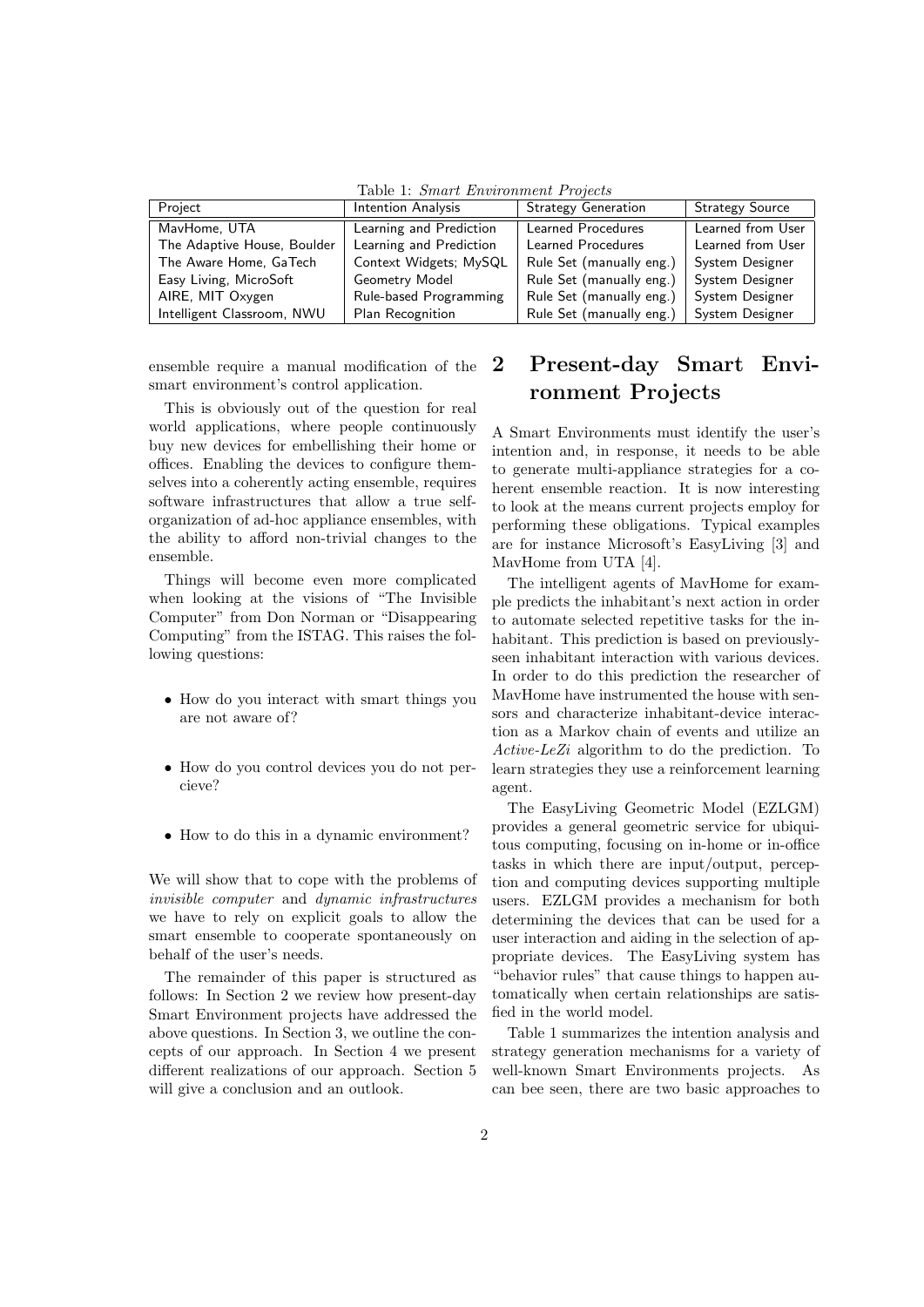

Figure 1: Achieving the same effect with different ensembles

strategy generation: (a) learn from user – by observing the user's interaction with the infrastructure, as is done by MavHome (b) learn from system designer – by receiving a set of behavioral rules, as has been done for EasyLiving.

Unfortunately, both approaches are not viable any more, as soon as we look at dynamic ensembles. Consider the example outlined in Figure 1, which shows the built-in infrastructure of two hypothetical conference rooms is displayed (greenish boxes). The room at left provides two beamers and a video crossbar, enabling a rather straightforward way for swapping two presentations. At right, the conference room just contains a single beamer; the second one has been presumably provided by an attendee. (In both sketches, the reddish boxes denote components that have been added dynamically.)

Clearly, both conference rooms require two significantly different strategies for realizing the user's goal of swapping two presentations. And, while in the built-in case one maybe could expect the room designer to provide a suitable macro, this is not realistic for the ad-hoc situation: No designer of a smart room can be expected to anticipate every possible ad-hoc extension of the built in infrastructure and to provide control strategies for every possible activity that could be performed with the thusly extended ensemble.Therefore, approaches such as EasyLiving are not viable for the case, where the environment's capabilities are provided by a dynamic ensemble.

On the other hand, the approach taken by MavHome, to learn strategies from the user, is

not an option either: If a substantial set of devices is invisible to the user, they can obviously not become part of a control strategy the user might develop. Therefore, a system can not learn from the user how and when to use these devices.

Since in dynamic ensembles neither system designer, nor system user have an overview over the complete ensemble and its potential, there is no human being that could provide strategies to this ensemble.

Either, the user has to be made aware of the available devices and their potential (pushing the responsibility back to the user), or the ensemble itself must become able to develop strategies on its own, based on the user's objectives. With respect to this, it should be noted that the systems developed in the above projects have no explicit notion of the user's objectives: They learn procedures from the user (or receive them from the system designer), but they have no concept of the effect of these procedures with respect to the user's objectives.

The consequences of the Ubicomp Visions are:

- *Disappearing Computer:* The system can't learn the strategies from the user!
- Computers are everywhere dynamic ensembles: The system designer can't predict the ensemble and therefor can't provide predefined system strategies!
- So: Strategies have to be generated dynamically by the ensemble!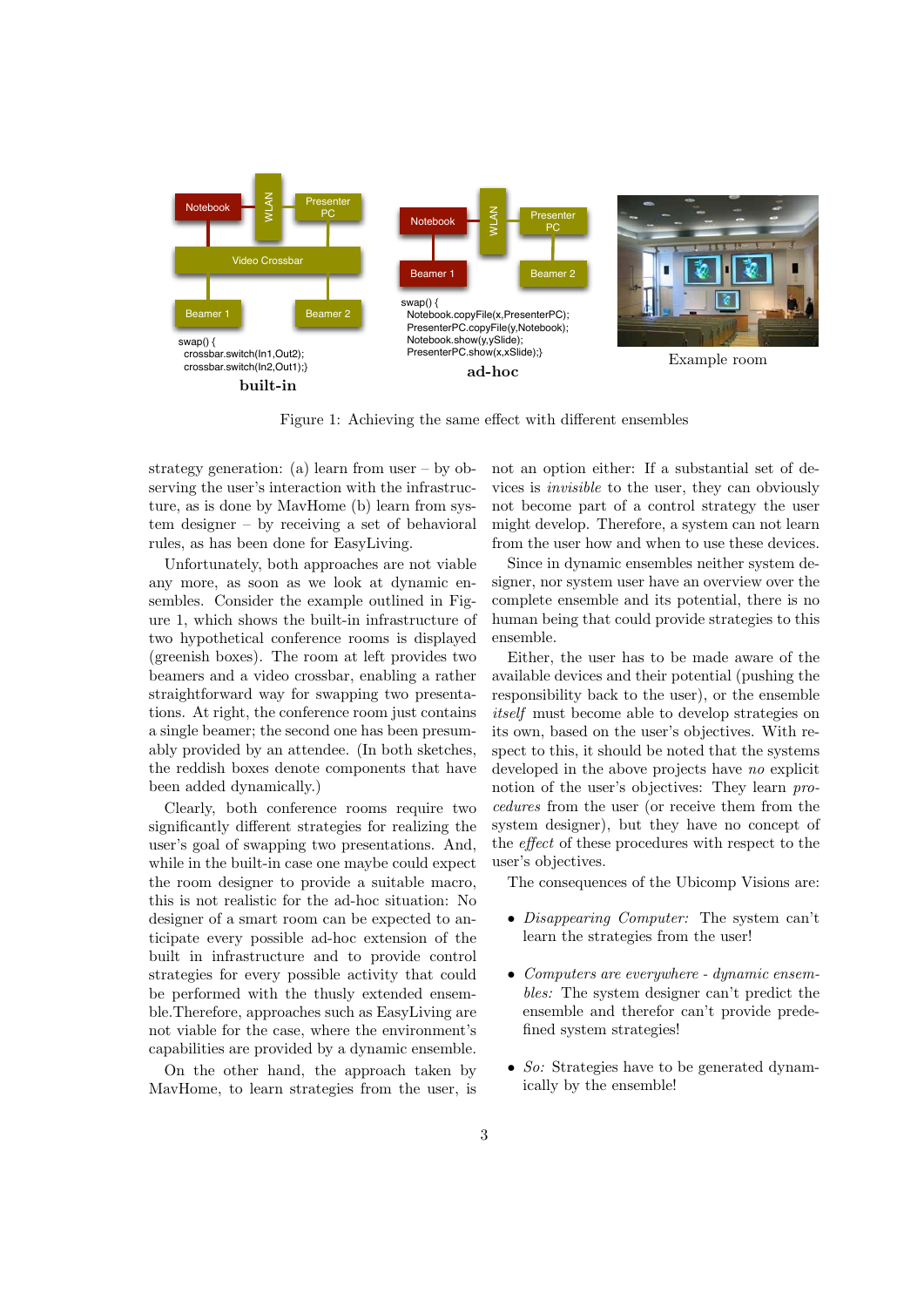# 3 Goals

The consequense of disappearing computer and dynamic ensembles is that we need appliances that cooperate spontaneously and are able to autonomously generate strategies that accomplish the goal of the user. To make that possible we rely on goal based interaction.

#### 3.1 Goal based Interaction

When people are using their technical infrastructure they have certain goals they want to achieve; a certain satisfaction they want to experience. This goal-driven nature of human activity is a well-accepted concept in cognitive psychology. However, todays technology-rich environments force us to think of interaction in terms of the individual "functions" that the numerous devices provide: functions such as "on", "off", "play", "record", etc.. When interacting with devices, we select, parameterize, and then execute functions these devices provide. Upon execution, they cause an effect: a broadcast is recorded on videotape, the light is turned brighter, and so on.

But then, a user is not really interested in the function he needs to execute on a device - it is rather the function's effect which is important.

This observation immediately leads to the basic idea of goal-based interaction. Rather than requiring the user to invent a sequence of actions that will produce a desired effect ("goal") based on the given devices and their capabilities, we should allow the user to specify just the goal ("I want to see 'Star Wars' now!") and have the ensemble fill in the sequence of actions leading to this goal. Goals allow services to be named by their semantics - i.e., by the effect they have on the user's environment - thereby evading the problems of syntactical service addressing.

Goal-based interaction requires two functionalities: Intention Analysis, translating user interactions and context information into concrete goals, and Strategy Planning, which maps goals to (sequences of) device operations (see Figure 2).



Figure 2: Principle of goal based interaction

### 3.2 Explicit Goals

In order for a system to autonomously generate strategies for achieving certain goals, we need a mechanism to *explicitly* represent goals, which allows the system to reason about goals and different ways for achieving them. Specifically, we need a declarative representation of goals. The application area Smart Environment is concerned with achieving effects of interest to the user in his current environment – therefore, an explicit representation of user goals is basically given by a suitable state model for the environment.

Goals are then represented by state vectors that are to be made true in the given environment.

Once the concept of explicit declarative goals is made available, it serves two purposes: (a) it allows goal-based interaction for the user (b) it is the foundation for the autonomous computation of control strategies by the ensemble.

So, we are no longer restricted to strategies that are either learned from the user or from the system designer – the ensemble itself is leveraged to unsupervised spontaneous cooperation.

Following, we give two examples for the explicit definition of goals and the accompanying strategy computation mechanism.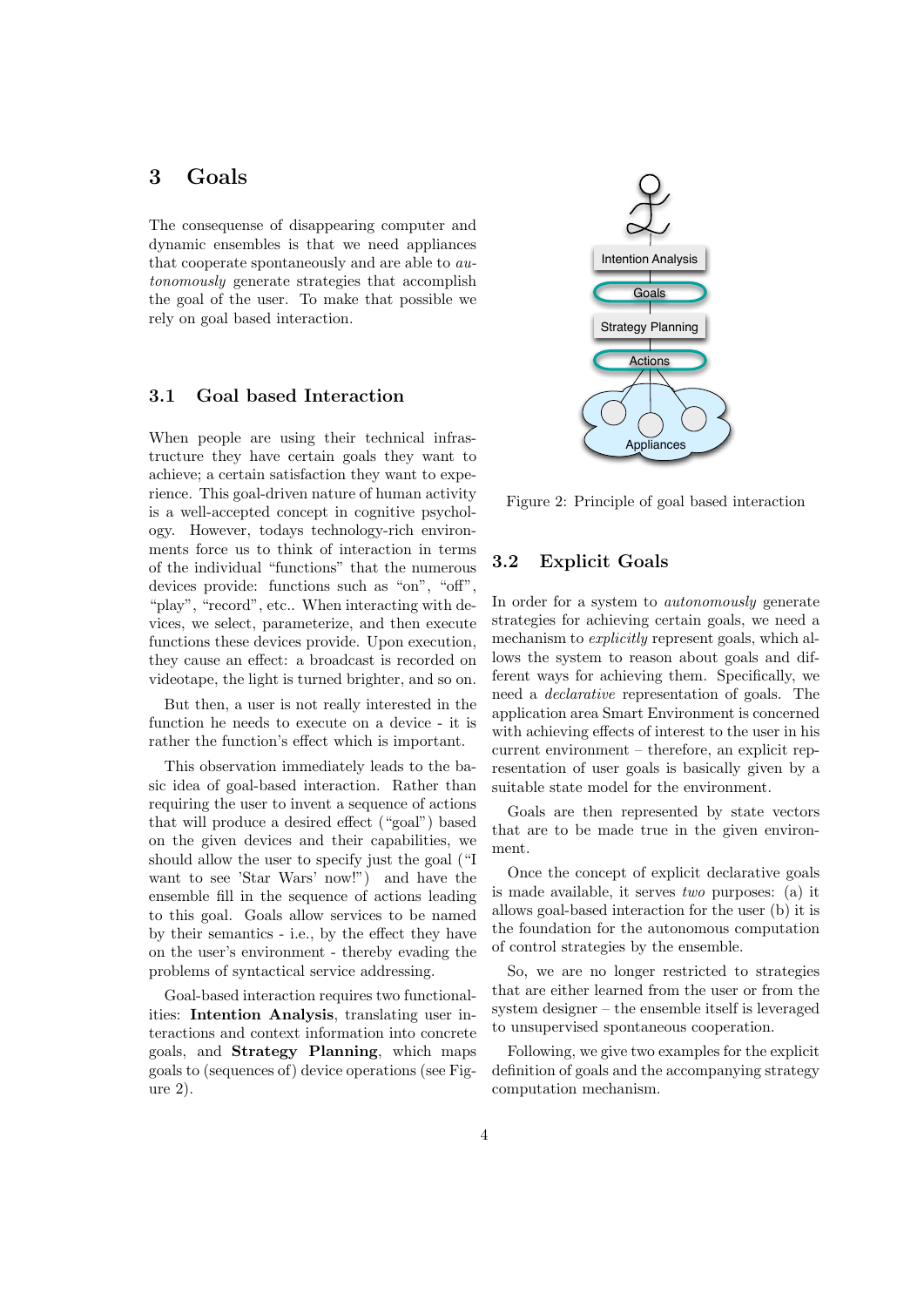

Figure 3: Goal-based ensemble control: Example

# 4 Exploiting Goals

## 4.1 Achieving Effects

Once an explicit declarative representation of the user goal is available, it becomes possible to exploit partial-order planning mechanisms. This requires to describe the operations provide by the available devices as precondition/effect rules, where the preconditions and effects are based on the environment state model. These rules then can be used by a planning system for deriving strategies for reaching user goals, which consider the capabilities of all currently available devices. The planning system receives the goal identified by the Intention Analysis. It must then find a strategy that changes the environment from its current state to the goal state. This can be understood as a classical planning problem:

- The goal is given as a set of positive and negative literals in the propositional calculus.
- The initial state of the world (resp. the state of the system and the environment-condition which is known to the system) is also expressed as a set of literals (fact file).
- The actions provided by the available devices ("operators") have to be characterized using a suitable definition language. It describes the action's relation to the environment: it contains a set of preconditions that must be true before the action can be executed and a set of changes, or effects, that the action will have on the world. Both the

preconditions and effects can be positive or negative literals. The modelling of the device functions as planning operators is most important: it is the base for providing goalbased interaction with a dynamic infrastucture.

The critical aspect here is the expressive power of the model used for describing device operators, which needs to be strong enough to capture at least the operational semantics of todays consumer appliances.

#### 4.1.1 Concrete example

As example, consider the situation outlined in Figure 3, left, where a user would like to increase the brightness of his TV set. Assuming the TV is already set to maximum brightness, the sensible reaction of the ensemble would be the one given at right: reduce ambient light. In order for an ad hoc ensemble to arrive at this conclusion, TV set, lamp, and shutter must provide a description of their capabilities, similar to the one given below<sup>1</sup>:

```
;lamp's action
(:action turn-down :parameters (?l - lamp)
   :precondition (luminosity ?l high)
    :effect (and (not (luminosity ?l high))
                (luminosity ?l low)))
;shutter's action
(:action close :parameters (?s - shutter)
    :precondition (and (time day) (open ?s))
    :effect (and (not (open ?s)) (closed ?s)))
(:axiom :vars (?s - shutter)
   :if (or (time night) (closed ?s))
```
<sup>1</sup>For sake of brevity, this capability definition has been very much simplified.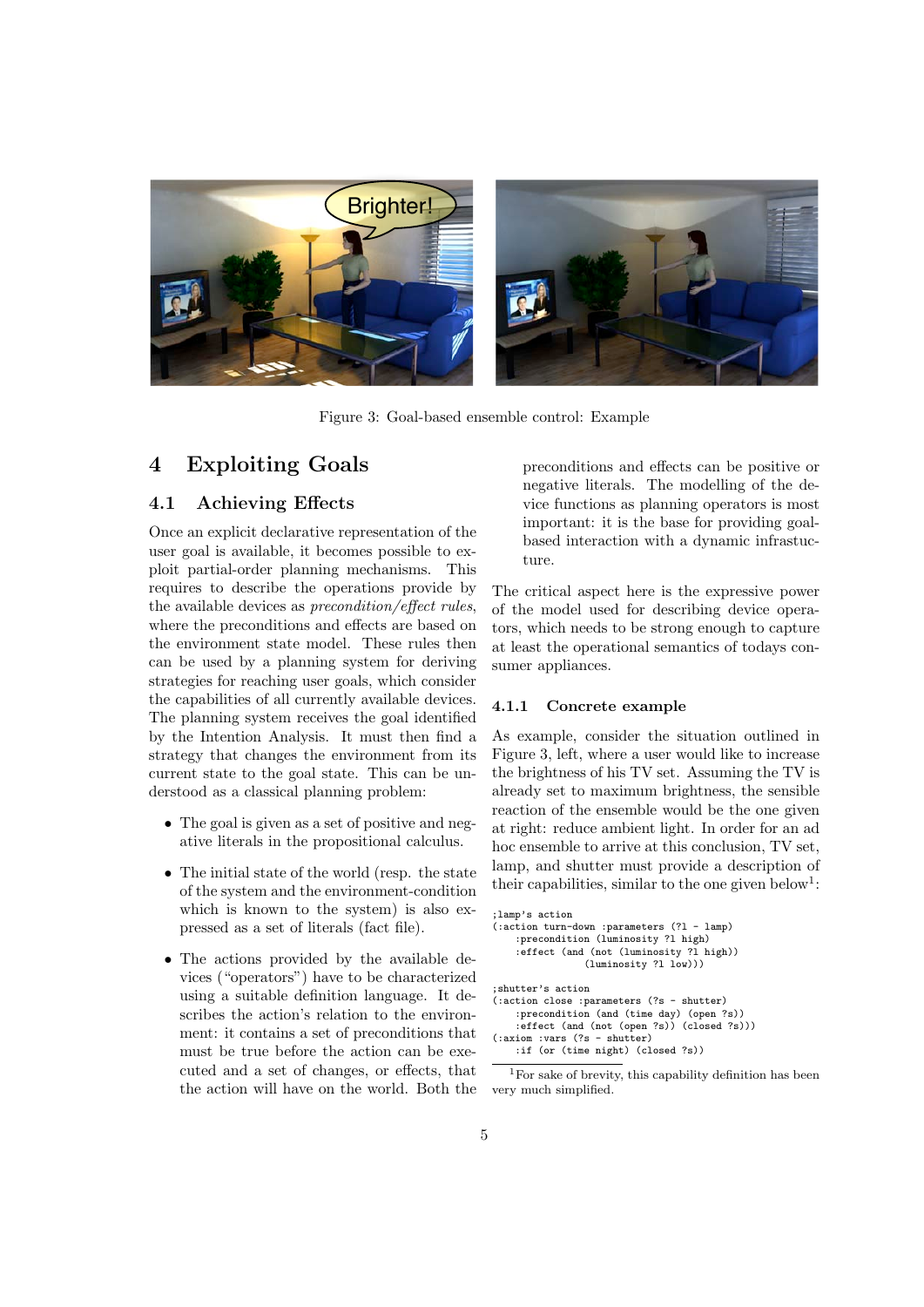```
:then (luminosity ?s low))
```

```
;tv set action
(:action turn-brighter :parameters (?b - tv-set)
    :precondition (or (< (brightness ?t)
                         max-brightness)
               (forall ?x (luminosity ?x low)))
    :effect (and (= (brightness ?t) max-brightness)
                               (brighter achieved)))
```
Then, based on a specific situation given by

```
(:objects l - lamp s - shutter - t tv-set)
(:init (= brightness t max-brightness) (time day)
                  (open s) (luminosity l high)
```
a suitable plan for the goal (brighter achieved) could then be computed as ((close s)  $(t_1 + t_2)$  (turn-down 1)).

#### 4.1.2 Requirements for Planning Tools

The experience from the modelling of our domain has shown that we need a planning environment that supports conditional effects and disjunction in the preconditions – this allows a compact representation of device operator sets. Furthermore it is mandatory to have universal quantification in the preconditions and the effects. This for instance allows to define operators that apply to an arbitrary number of objects – which is extremely important in an environment that is dynamically extensible.

For our first running prototype we used the UCPOP planner. But the experiences has shown, that the expressiveness of this systems operator definition language was not well suited for modeling various problems of our application domain. Especially the feasibility to modeling temporal and continuous processes was missing, what is necessary to provide a reasonable time and resource management. Important is also to be able to representing mixed discrete/continuous domains. Amongst other approaches from different researchers the Planning Domain Definition Language (PDDL2.1) goes in this direction. In the current implementation of our planning component we use the systems Metric-FF [5], LPG and MIPS. Our default system is Metric-FF. Should it find no solution for the given problem, automatically one of the other systems gets the task to find a solution. See [6] for details. Our next step is to distribute the strategy finding among all available appliances or devices. Therefore we currently evaluating different strategies for distributed planning.

## 4.2 Resource Scheduling/Optimization

Another important application area is the definition of an optimal ensemble behavior regarding the mapping of (sub)-tasks to available resources. Here, a metric has to be defined that describes, how "good" a certain mapping ("schedule") of tasks to the available resources is and which allows to compare different schedules with respect to their optimality. So, these types of goals provide an explicit statement of a system designer's idea of optimal ensemble behavior<sup>2</sup>. This can be regarded as a theory of optimal ensemble behavior. The ensembles resposibility w.r.t. unsupervised spontaneos cooperation is then to jointly approximate this global optimum as good as possible. These implicit goals will be triggered by the situation through the intention analysis and must then be achieved by the appliance ensemble. In this section we present an example scenario of a multi-display environment.

In meeting scenarios, where many people come together, many documents have to be visible for the participants. The accessing of digital information in environments like meeting rooms is increasingly supported by new available technologies. For example the concept of projecting various content on different surfaces in a real environment including walls, floors and desks has been proposed recently. Pinhanez for example introduced an interesting method for a ubiquitous display called Everywhere Display [7] which uses a projector with a pan-tilt mirror for covering a large area with a single or a few projectors. What the available technologies are lacking of, is a concept of what information (document) should be displayed on which display ("Display Mapping").

In our scenario we have a meeting room with an ad-hoc ensemble of different projectors, steerable projectors, electric screens, notebooks and a number of users (see Figure 5 to get an idea).

<sup>2</sup> Interestingly, in contrast to the user goals discussed in the previous section, scheduling objectives tend to be predefined, implicit goals.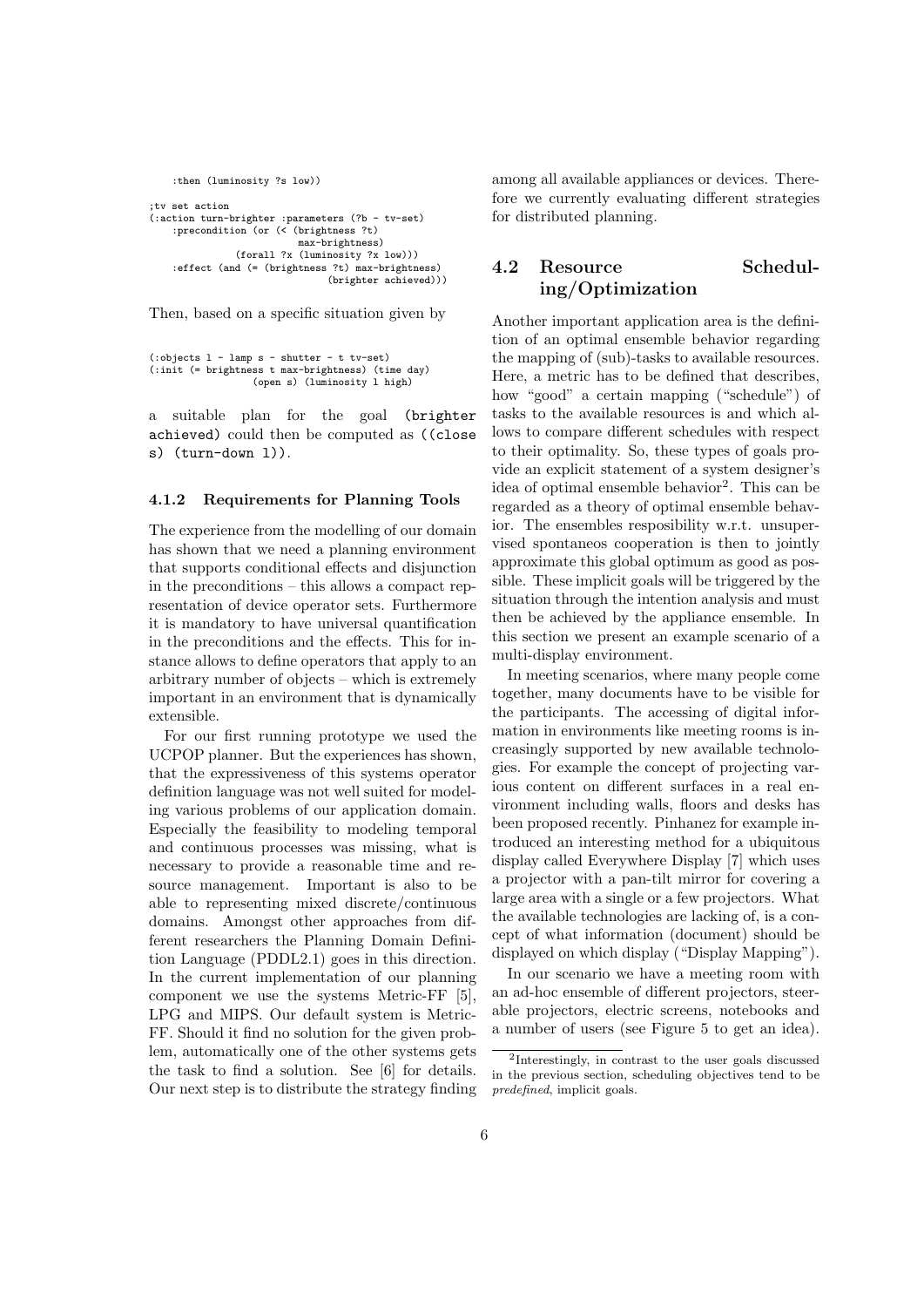$$
q_{\max} = \max_{\substack{y_m \in YM \\ dm \in DM}} \left( \sum_{\substack{u \in User \\ d \in Document}} i(d, u) * \max_{y \in dm d} v(ym \ y, u) * p(y, ym \ y) \right) / \left( \sum_{\substack{u \in User \\ d \in Document}} i(d, u) \right)
$$

Figure 4: Maximum Quality Function for a Multi-User Multi-Display Environment

Now, it is interesting to provide an explicit representation of such an ensemble's optimal behavior with respect to the Display Mapping. This representation is given by Fig. 4:  $q_{\text{max}}$  provides a global and generic definition of an ensemble's optimal behavior. Once  $q_{\text{max}}$  is given, it allows any ensemble to optimize its Display Mapping.

This specific formulation of  $q_{\text{max}}$  is based on the concepts of Visibility / Projectability and Importance. Obviously, this definition of  $q_{\text{max}}$  represents the idea that all participants of the meeting can see the documents that are important for the respective participant in the best possible way.

The Visibility value results from the angle between the view direction of the user and the respective screens:

Visibility  $v : Surface \times User \rightarrow [0,1], e.g. sim$ plified as:

$$
v(s,u)=\max\left\{0,\frac{\langle\vec{n}_s,\vec{u}-\vec{s}\rangle}{\|\vec{u}-\vec{s}\|}\right\}
$$

The Projectability value results from the angle between the projection direction and the respective (electric) screens:

Projectability  $p : Display \times Surface \rightarrow [0;1]$ 

The Importance value depends on the agenda of the meeting and the role of the user in the different situations:

Importance  $i:Document \times User \rightarrow [0;1]$ 

The goal is the optimization of the function  $q_{\text{max}}$  in Figure 4 which results in a Display Map, which associates each display  $(e,q, a)$ steerable projector) with a display surface  $(e.g.,)$ a projector screen) and a Document Map, which associates each document with a display:

Display Maps:  $YM = Display \rightarrow Surface$ 

Document Maps:  $DM = Document \rightarrow$ PDisplay

Note that the definition of  $q_{max}$  in Fig. 4 is obviously not complete – for instance, it

lacks a notion of "history", that would keep a document from confusingly hopping from display to display as the user slightly shifts position. However, the objective here has not been to develop the *optimal* definition for  $q_{\text{max}}$ , but rather to argue that explicit global optimization goals are required in order to allow dynamic ensembles to cooperate. Only goal definitions that completely abstract from the concrete ensemble composition – such as  $q_{\text{max}}$  – enable arbitrary ensembles to optimize their behavior.

#### 4.3 Experimental settings

The two pictures in Fig. 5 show the behavior of a typical ensemble controlled by  $q_{\text{max}}$ . In the left image of Fig. 5 we have a scenario with one steerable projector, one screen and two users, whereby the right user gives a presentation. After adding a second beamer and two notebooks the system automatically calculates a remapping of the document display assignment (based on the maximum quality function of Figure 4), which you can see in the right image.

We have tested this scenario in our Environment Simulation System, a visual simulation tool for Smart / Instrumented Environments that provides a simple rendering & physics simulation server, to which device and strategy planning agents may connect via sockets. The behavior of sensors, devices, simulated users, environment geometry, etc. can be controlled and changed dynamically.

Our test settings up to this point seems to justify the assumption that our intuitive formulation of a globally optimal ensemble behavior w.r.t. display mapping is heading in the right direction. Now it makes sense to look at the actual aspect: unsupervised spontaneos cooperation regarding joint approximation of this goal. Specifically, this goal-based approach now allows us to evaluate different distributed ad-hoc cooperation strategies w.r.t. their fidelity in ap-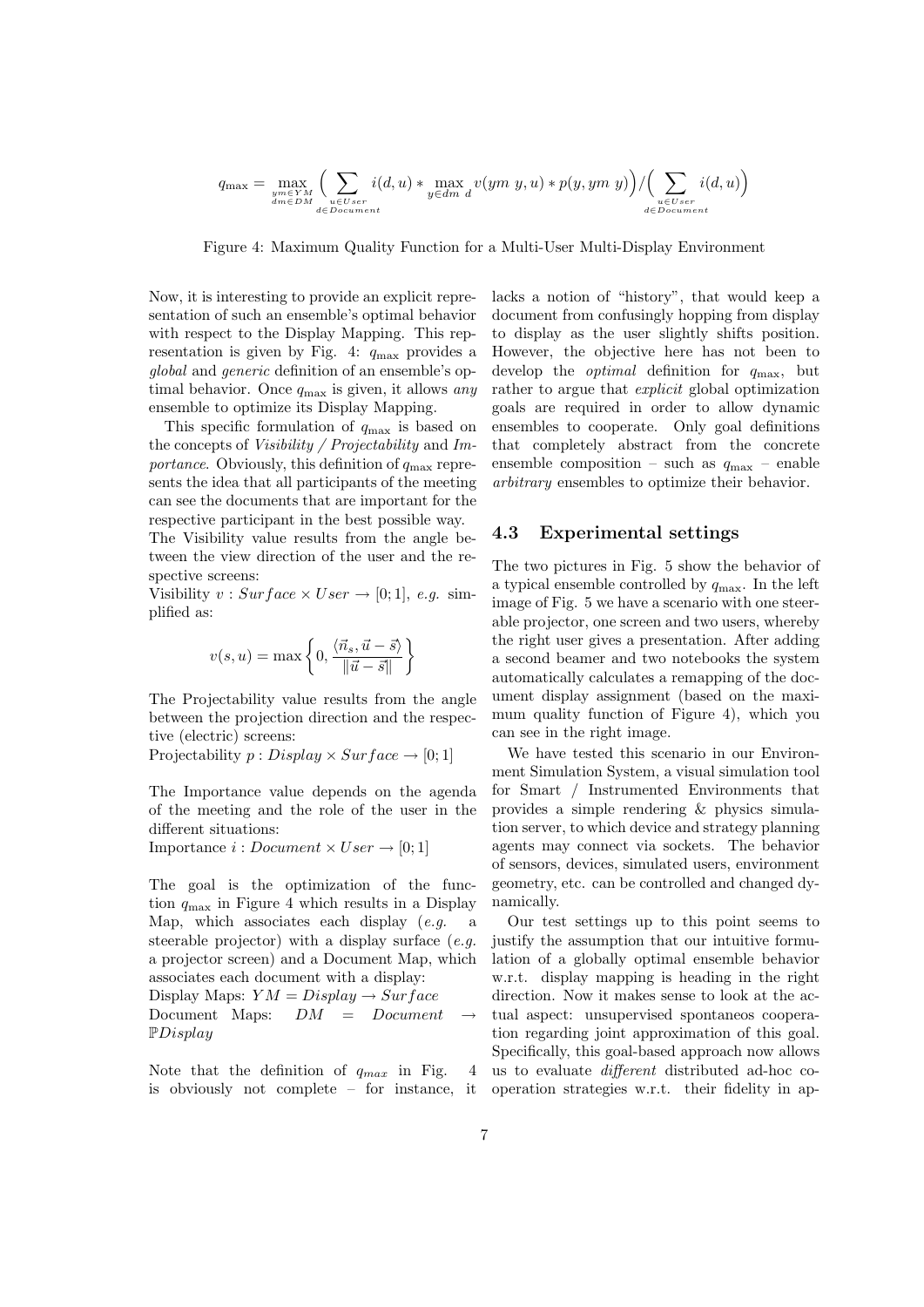

Figure 5: Environment Simulation System

proximating the global optimum. Currently we testing distributed versions of the well known algorithms "local beam search", "hill climbing" and "simulated annealing". We consider marketbased strategies for distributed cooperation as a promising approach.

## 5 Conclusion and Outlook

This paper describes how we can deal with the problems of invisible computer and dynamic infrastructures if we rely on explicit goals to allow the smart ensemble to cooperate spontaneously on behalf of the user's needs. To make goal based interaction possible we need to have an explicit State Model of the environment. This is the foundation for the formulation of explicitly uttered goals by the user and for the formulation of implicit persistent goals.

Currently, we are working on an unified environment ontology, which can be used to formulate both described kinds of goals.

Goal function as Benchmark: As different software infrastructures emerge, criteria are required by which the potential and efficiency of different solutions can be compared. Clearly, user trials - the ubiquitous evaluation strategy for pervasive computing applications - are not a viable approach in this case: the users of system software are application designers. Doing extensive user trial with highly trained experts is prohibitively expensive.

Therefore, it seems desirable to identify comparison criteria that can be evaluated at a formal level, using a standardized set of example problems - a set of Benchmarks.

It may be interesting to use explicit definitions of optimal behavior as a means for creating such benchmarks. So, as already outlined above, different approaches to computing display mapping could be compared with respect to their ability to approximate  $q_{\text{max}}$  (or a more refined "theory of an optimal display mapping").

To summarize: Smart environments promise to enable ubiquitous computing technology to provide a new level of assistance and support to the user in his daily activities. An ever growing proportion of the physical infrastructure of our everyday life will consist of smart appliances. In our opinion, an effective realization of smart environments therefore inherently requires to address the challenge of unsupervised spontaneos cooperation for ad-hoc ensembles of smart appliances.

We argue that a possible solution should be based on the fundamental concept of goal based interaction, because this enables an ad-hoc ensemble to generate strategies, instead to be dependent on predefined or learned strategies.

# References

- [1] M. Weiser. The computer for the 21st century. Scientific American, 3(265):94–104, 1991.
- [2] E. Aarts. Ambient intelligence: A multimedia perspective. IEEE Multimedia, 11(1):12–19, 2004.
- [3] http://research.microsoft.com/easyliving/.
- [4] http://mavhome.uta.edu/.